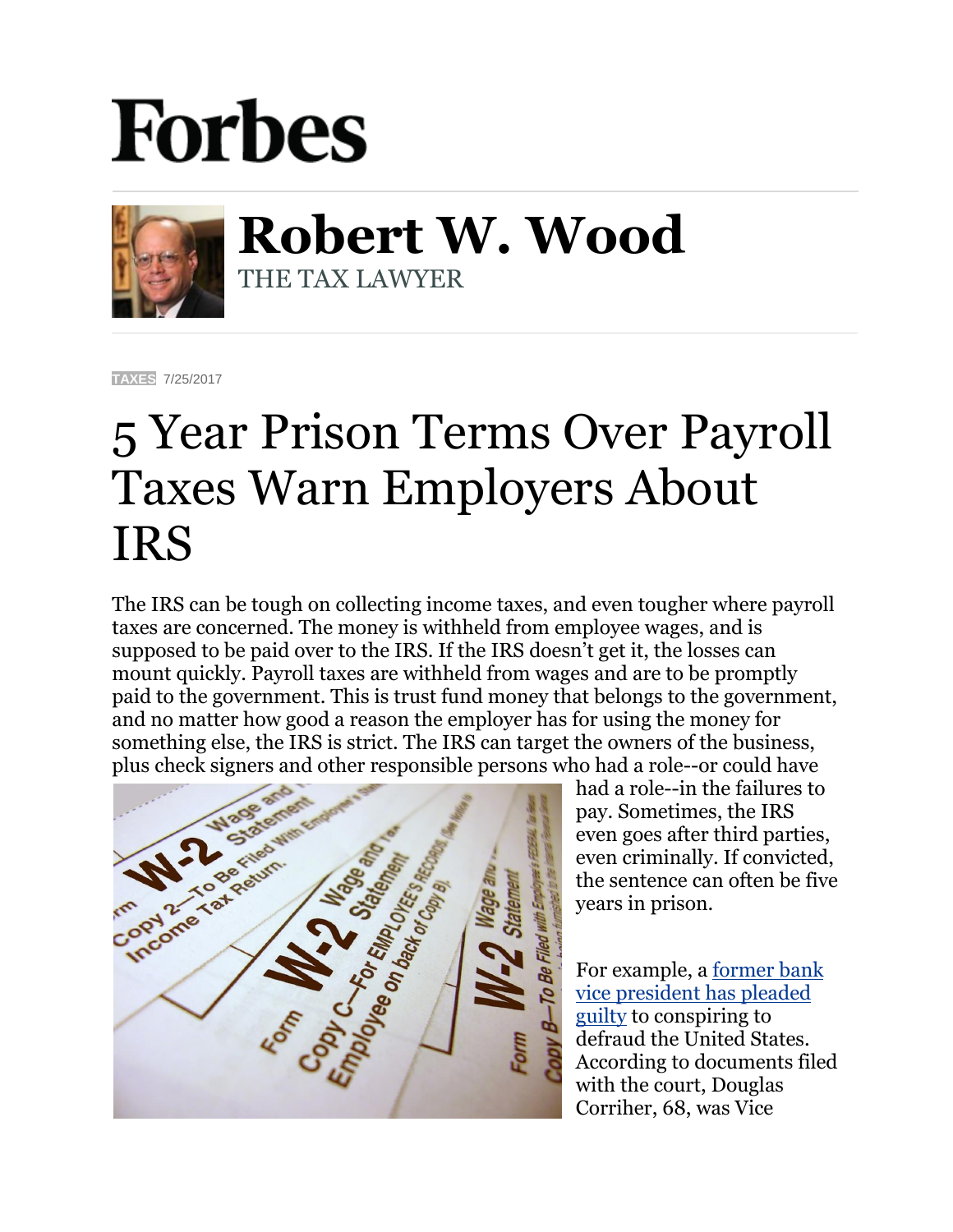President of a South Carolina-based bank. From 2009 through 2010, Corriher extended several factoring loans, through nominee entities, to a bank customer who operated staffing companies in North Carolina. Through the use of nominees, Corriher was able to circumvent federal regulations limiting the amount of money that can be loaned to a single entity.

The staffing company promised its clients that it would pay the payroll taxes for thousands of low-wage temporary workers it supplied to its clients. The company issued IRS [Forms W-2,](https://www.forbes.com/sites/robertwood/2017/01/30/irs-form-1099-or-form-w-2/#7e8f5402133a) and filed employment tax returns*showing* that the funds had been withheld from the wages of the workers. In fact, though, the payroll taxes were not paid over to the IRS. Corriher was aware that the company owed more than \$1 million in payroll taxes. Even so, Corriher continued to make advances on the loans. He knew the fund of unpaid payroll taxes would enable the staffing company to repay the loan, thus allowing the bank to continue collecting high rates of interest on the loan advances, plus earning lucrative fees.

Corriher's sentencing hearing is scheduled for Oct. 6. He faces a statutory maximum sentence of five years in prison, as well as a period of supervised release, restitution and monetary penalties. Most payroll tax cases don't end up as criminal ones, but many have at least the potential for criminal liability. Of course, even civil liability is nothing to trifle with. The IRS tends to push hard, especially when payroll tax failures reflect a pattern. The IRS can close a business, and sometimes even take court action to make it doubly clear that the IRS does not want a repeat performance.

Any failure to pay—even late payment—is serious, regardless of how or why the employer or its principals use the tax money for something else. Using the money to pay suppliers and keep the business open isn't a good reason in the IRS view. Payroll services are one common answer, so the employer doesn't have discretion to use the money to pay vendors or for anything else. But what if the payroll service takes the money? That horrific possibility features prominently in a [report](http://www.treasury.gov/tigta/auditreports/2015reports/201540023fr.pdf) from the Treasury Inspector General.

So be careful who you hire too. When a tax shortfall occurs, the IRS will usually make personal assessments against all [responsible persons](http://blogs-images.forbes.com/robertwood/2011/03/11/irs-responsible-person-label-hurts/) who have ownership in or signature authority over the company and its payables. The IRS can assess a [Trust Fund Recovery Assessment,](http://www.irs.gov/businesses/small/article/0,,id=108357,00.html) also known as a 100-percent penalty, against every "responsible person" under [Section 6672\(a\).](http://www.taxalmanac.org/index.php/Internal_Revenue_Code:Sec._6672._Failure_to_collect_and_pay_over_tax,_or_attempt_to_evade_or_defeat_tax) You can be liable even if have [no knowledge](http://www.irs.gov/businesses/small/international/article/0,,id=106261,00.html) the IRS is not being paid.

If you are a [responsible person](http://www.forbes.com/sites/robertwood/2011/03/11/irs-responsible-person-label-hurts/) the IRS can pursue you personally for [payroll](http://www.irs.gov/businesses/small/article/0,,id=172179,00.html)  [taxes](http://www.irs.gov/businesses/small/article/0,,id=172179,00.html) if the company fails to pay. The 100% penalty equals the taxes not collected. The penalty can be assessed against multiple responsible persons, allowing IRS to pursue them all to see who coughs up the money first. "Responsible" means